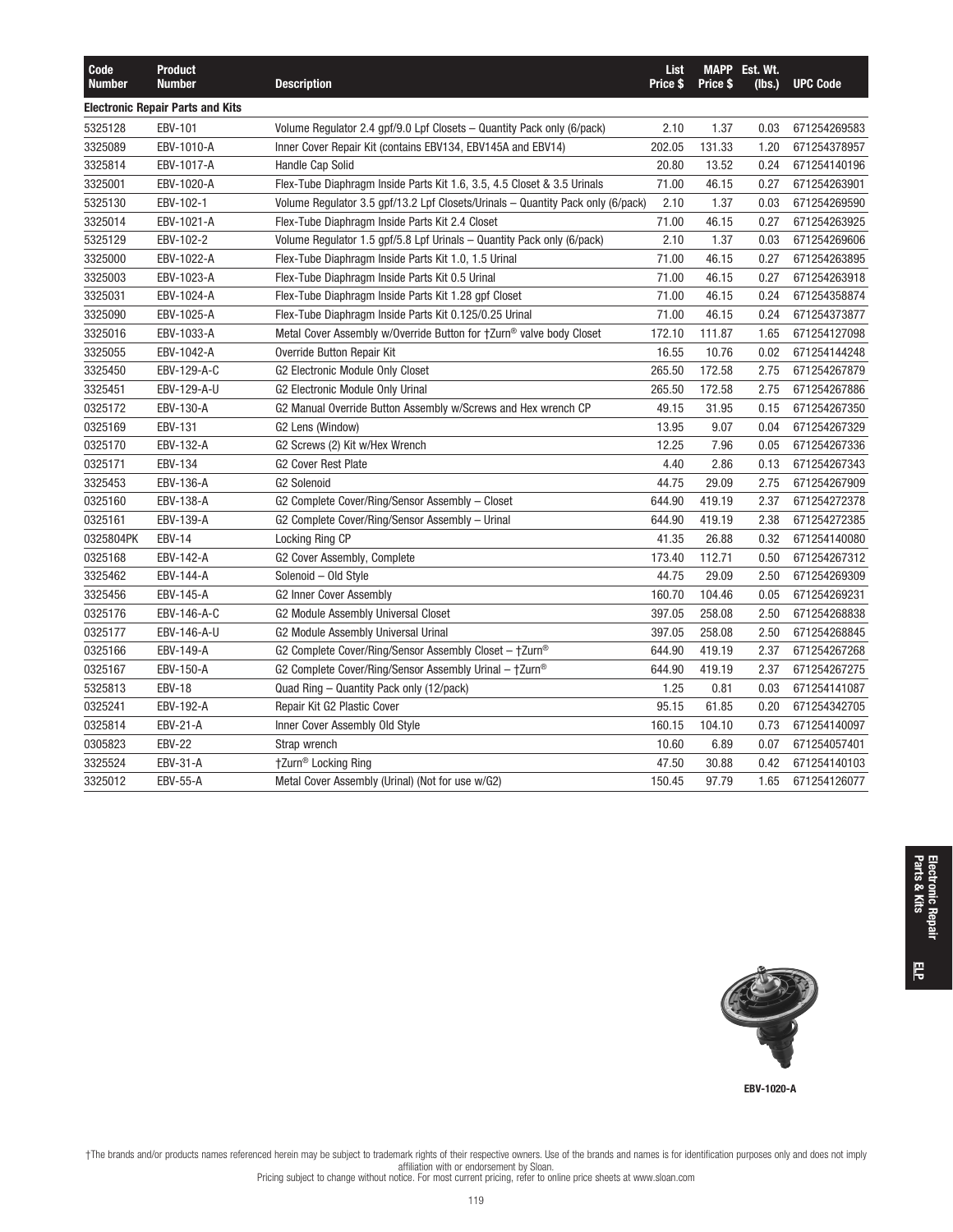| Code<br><b>Number</b> | <b>Product</b><br><b>Number</b> | <b>Description</b>                                                                                   | <b>List</b><br>Price \$ | Price \$ | MAPP Est. Wt.<br>(lbs.) | <b>UPC Code</b> |
|-----------------------|---------------------------------|------------------------------------------------------------------------------------------------------|-------------------------|----------|-------------------------|-----------------|
| 3325013               | <b>EBV-60-A</b>                 | Metal Cover Assembly W/Override Button (Water Closet) (Not for use w/G2)                             | 172.10                  | 111.87   | 1.68                    | 671254126138    |
| 5325011               | <b>EBV-67</b>                   | Gasket - Quantity Pack only (12/pack)                                                                | 4.55                    | 2.96     | 0.02                    | 671254214873    |
| 5325122               | <b>EBV-95</b>                   | Volume Regulator 1.6 gpf/6.0 Lpf or 1.0 gpf/3.8 Lpf<br>Closets/Urinals - Quantity Pack only (6/pack) | 2.10                    | 1.37     | 0.03                    | 671254269576    |
| 0325246               | EBV-191-A                       | Cover W/button assy Repair, Sloan ECOS <sup>®</sup> Dual-Flush Closet                                | 98.65                   | 64.12    | 2.40                    | 671254353466    |
| 0325247               | EBV-196-A                       | Electric Module Repair, Sloan ECOS <sup>®</sup> Dual-Flush Closet                                    | 297.30                  | 193.25   | 0.50                    | 671254352513    |
| 0325300               | EBV-304-A                       | Cover/Sensor/Assembly - Closet SOLIS® Electronic Single Button Flush                                 | 706.20                  | 459.03   | 2.50                    | 671254349315    |
| 0325301               | EBV-306-A                       | Cover/Sensor/Assembly - Urinal SOLIS <sup>®</sup> Electronic Single Button                           | 706.20                  | 459.03   | 2.50                    | 671254378407    |
| 0325309               | EBV-309-A                       | Cover Assembly - SOLIS® Electronic Single Button Flush                                               | 207.40                  | 134.81   | 1.0                     | 671254368002    |
| 0325311               | EBV-311-A                       | Cover Assembly - SOLIS <sup>®</sup> Electronic Dual-Flush                                            | 231.40                  | 150.41   | 1.0                     | 671254368415    |
| 0325312               | EBV-312-A-C                     | Sensor Assembly SOLIS <sup>®</sup> - Water Closet - Single Flush                                     | 399.45                  | 259.64   | 0.50                    | 671254368422    |
| 0325313               | EBV-312-A-U                     | Sensor Assembly SOLIS <sup>®</sup> - Urinal                                                          | 399.45                  | 259.64   | 0.50                    | 671254368439    |
| 0325320               | EBV-320-A                       | Cover/Sensor/Assembly (†Zurn®) – Closet SOLIS® Electronic Single Button Flush                        | 629.25                  | 409.01   | 2.50                    | 671254476622    |
| 0325321               | EBV-321-A                       | Cover/Sensor/Assembly (†Zurn®) – Urinal SOLIS® Electronic Single Button                              | 629.25                  | 409.01   | 2.50                    | 671254476639    |
| 0325341               | EBV-341-A                       | Cover/Sensor/Assembly - Urinal ECOS® Electronic Single Button 0.25/0.5                               | 667.25                  | 433.71   | 2.50                    | 671254385924    |
| 0325389               | EBV-381-A                       | Cover/Sensor/Assembly - Urinal ECOS® Electronic Single Button 0.125                                  | 686.80                  | 446.42   | 2.50                    | 671254424487    |
| 0325394               | EBV-385-A                       | Cover/Sensor/Assembly - Urinal SOLIS <sup>®</sup> Electronic Single Button 0.125                     | 706.20                  | 459.03   | 2.50                    | 671254424838    |
| 0325395PK             | EBV-386-A                       | Electronic Sensor Module- ECOS 0.125                                                                 | 297.30                  | 193.25   | 0.50                    | 671254424852    |
| 0325396               | EBV-387-A                       | Electronic Sensor Module- ECOS 0.25                                                                  | 297.30                  | 193.25   | 0.50                    | 671254424869    |
| 0325397               | EBV-388-A                       | Electronic Sensor Module- SOLIS 0.125                                                                | 399.45                  | 259.64   | 0.50                    | 671254424876    |
| 3305170               | EL-1005-A                       | <b>Exposed Urinal Accessory Kit CP</b>                                                               | 452.90                  | 294.39   | 0.41                    | 671254069053    |
| 0305125PK             | EL-101                          | Solenoid Nut CP                                                                                      | 30.00                   | 19.50    | 0.03                    | 671254004559    |
| 0305126               | EL-102-1                        | Name Plate 120V AC                                                                                   | 1.85                    | 1.20     | 0.01                    | 671254004566    |
| 0305127PK             | EL-102-2                        | Name Plate 24V AC                                                                                    | 1.85                    | 1.20     | 0.01                    | 671254004573    |
| 0305132PK             | EL-104                          | Adapter CP                                                                                           | 46.85                   | 30.45    | 0.07                    | 671254004627    |
| 0305135               | EL-110                          | 0-Ring 1-1/8X1-1/4X1/16                                                                              | 1.15                    | 0.75     | 0.01                    | 671254004641    |
| 3345013               | EL-1101-A                       | Solenoid Royal <sup>®</sup> Repair Kit (1.6/6 Lpf) Closet                                            | 81.85                   | 53.20    | 0.48                    | 671254203174    |
| 3345014               | EL-1102-A                       | Solenoid Royal <sup>®</sup> Repair Kit (3.5/13.2 Lpf) Closet                                         | 81.85                   | 53.20    | 0.48                    | 671254203181    |
| 3345015               | EL-1103-A                       | Solenoid Royal <sup>®</sup> Repair Kit (2.4 gpf/9.0 Lpf) Closet                                      | 81.85                   | 53.20    | 0.48                    | 671254203198    |
| 3345016               | EL-1106-A                       | Solenoid Royal <sup>®</sup> Repair Kit (0.5 gpf/1.9 Lpf) Urinal                                      | 81.85                   | 53.20    | 0.48                    | 671254203204    |
| 3345017               | EL-1107-A                       | Solenoid Royal <sup>®</sup> Repair Kit (1.0 gpf/3.8 Lpf) Urinal                                      | 81.85                   | 53.20    | 0.48                    | 671254203211    |
| 3345018               | EL-1108-A                       | Solenoid Royal <sup>®</sup> Repair Kit (1.5 gpf/5.7 Lpf) Urinal                                      | 81.85                   | 53.20    | 0.48                    | 671254203228    |
| 0305328               | EL-124-1                        | CP Solenoid Assembly 120V                                                                            | 283.30                  | 184.15   | 1.00                    | 671254221215    |
| 0305329               | EL-124-2                        | CP Solenoid Assembly 24V                                                                             | 283.30                  | 184.15   | 1.00                    | 671254211810    |
|                       |                                 |                                                                                                      |                         |          |                         |                 |

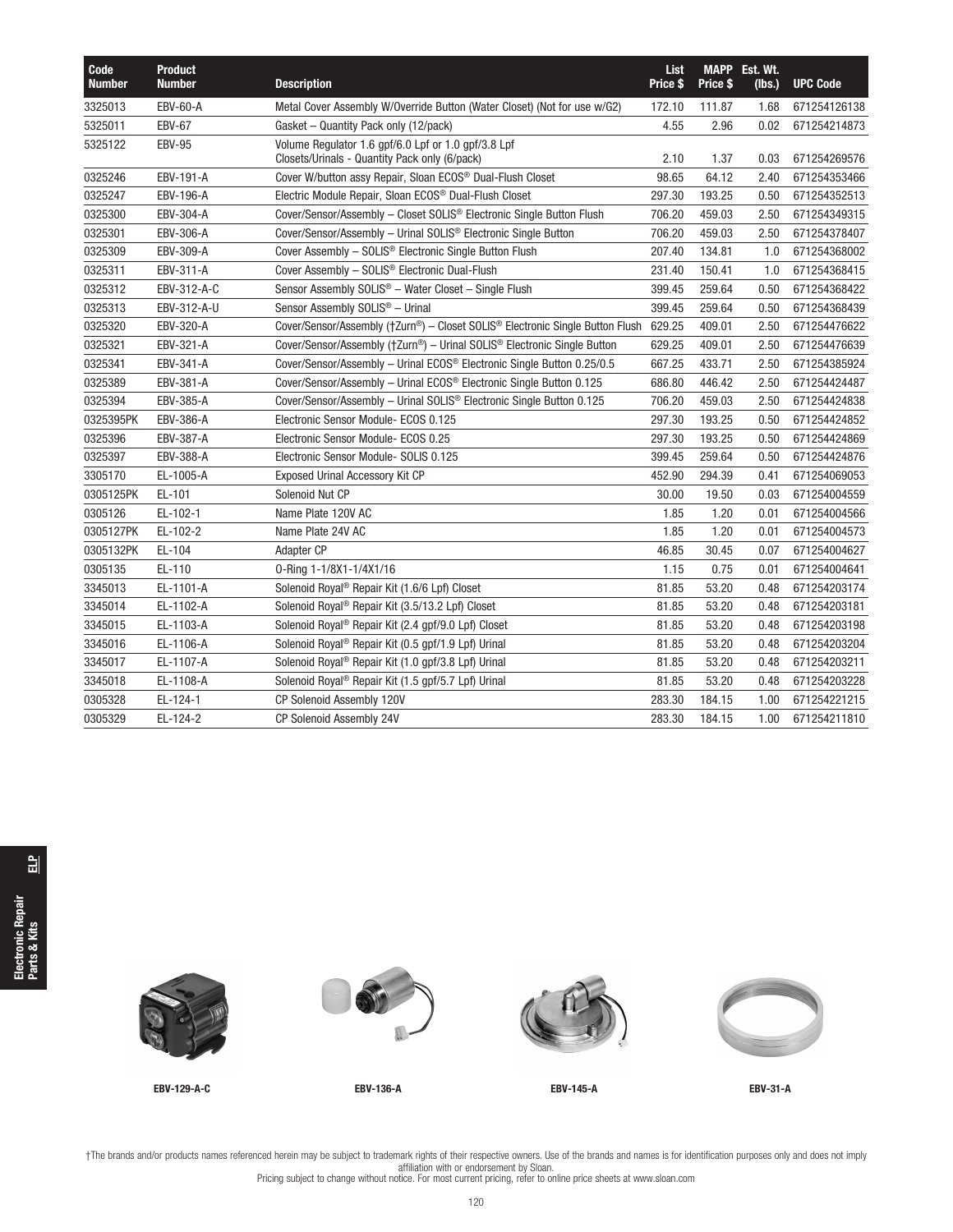| Code<br><b>Number</b> | <b>Product</b><br><b>Number</b> | <b>Description</b>                          | List<br>Price \$ | Price \$ | <b>MAPP</b> Est. Wt.<br>(lbs.) | <b>UPC Code</b> |
|-----------------------|---------------------------------|---------------------------------------------|------------------|----------|--------------------------------|-----------------|
| 0305201PK             | EL-126                          | #8-32" Hex Nut (4 Required)                 | 0.85             | 0.55     | 0.25                           | 671254221765    |
| 0305202PK             | EL-127                          | #8 Internal Tooth Lock Washer (4 Required)  | 0.85             | 0.55     | 0.02                           | 671254221772    |
| 3305043               | EL-128-A                        | <b>Actuator Cartridge</b>                   | 42.90            | 27.89    | 0.07                           | 671254045859    |
| 0305330               | EL-138-1                        | RB Solenoid Assembly 120V                   | 283.30           | 184.15   | 1.00                           | 671254005006    |
| 0305331               | EL-138-2                        | RB Solenoid Assembly 24V                    | 283.30           | 184.15   | 1.00                           | 671254005013    |
| 0305324               | EL-141-A                        | Over Ride Switch Assembly                   | 39.35            | 25.58    | 0.10                           | 671254004993    |
| 3305620               | EL-1500                         | Sensor - Urinal                             | 371.60           | 241.54   | 0.12                           | 671254119376    |
| 3305621               | EL-1500-L                       | Sensor - Closet                             | 371.60           | 241.54   | 0.12                           | 671254119383    |
| 3305622               | EL-1500-LL                      | Sensor - Lav                                | 368.05           | 239.23   | 0.12                           | 671254119390    |
| 3305623               | EL-1500-LLT                     | Sensor - Lav w/Timeout                      | 368.05           | 239.23   | 0.12                           | 671254119406    |
| 0305151PK             | EL-151                          | Sensor Plate (for Exposed Urinals) CP       | 67.60            | 43.94    | 0.20                           | 671254004719    |
| 0305152PK             | EL-152                          | <b>Hex Socket Screw CP</b>                  | 2.05             | 1.33     | 0.01                           | 671254045804    |
| 0305161PK             | EL-161                          | Sensor Plate (for Concealed Urinals) CP     | 67.60            | 43.94    | 0.23                           | 671254045811    |
| 0305164PK             | EL-162                          | Coil Housing CP                             | 65.60            | 42.64    | 0.09                           | 671254004771    |
| 0305165PK             | EL-163-A                        | Solenoid Plunger Assembly                   | 64.25            | 41.76    | 0.40                           | 671254045828    |
| 0305166PK             | EL-164                          | Flux Plate CP                               | 18.35            | 11.93    | 0.06                           | 671254004795    |
| 0305119PK             | EL-165-1                        | Solenoid Coil 120V AC                       | 34.00            | 22.10    | 0.31                           | 671254004542    |
| 0305118PK             | EL-165-2                        | Solenoid Coil 24V AC                        | 34.00            | 22.10    | 0.31                           | 671254004535    |
| 0305167PK             | EL-166                          | Solenoid Nut RB                             | 2.05             | 1.33     | 0.01                           | 671254004801    |
| 0305323               | EL-168-A                        | <b>Yoke Assembly</b>                        | 7.75             | 5.04     | 0.03                           | 671254045842    |
| 0305163               | EL-172-A                        | <b>Button Assembly</b>                      | 134.35           | 87.33    | 0.75                           | 671254004764    |
| 0305139               | EL-176-A                        | Flange Assembly CP                          | 19.05            | 12.38    | 0.12                           | 671254004658    |
| 0305190PK             | EL-190-A                        | <b>Handle Adapter</b>                       | 44.50            | 28.93    | 0.12                           | 671254004887    |
| 3305158               | EL-191-ALS                      | Kit Wall Box W/Optima Urinal Less Sensor    | 512.40           | 333.06   | 11.86                          | 671254385122    |
| 3305160               | EL-192-ALS                      | Kit Wall Box W/Optima Closet Less Sensor    | 512.40           | 333.06   | 11.74                          | 671254385115    |
| 3305178               | EL-191-A                        | Kit Wall Box W/Optima F/Urinal SS           | 872.55           | 567.16   | 11.86                          | 671254040564    |
| 3305180               | EL-192-A                        | Kit Wall Box W/Optima F/Closet SS           | 872.55           | 567.16   | 11.74                          | 671254069121    |
| 0305206               | EL-196                          | Electrical Box 4 Sq x 1-1/2 Deep            | 15.50            | 10.08    | 0.71                           | 671254274020    |
| 0305207               | EL-197                          | Elect Box Mud Ring 4 Sq x 3/4               | 14.35            | 9.33     | 0.21                           | 671254274037    |
| 0305219PK             | EL-201                          | Sensor Plate (for Closets) CP               | 67.60            | 43.94    | 0.21                           | 671254045835    |
| 0305148               | EL-227                          | Solenoid Spanner Wrench                     | 70.25            | 45.66    | 0.81                           | 671254004696    |
| 0305768               | EL-310-A                        | Spout Mounting Kit (ELF-10 and ESF-20 Only) | 28.55            | 18.56    | 0.19                           | 671254056947    |
| 0305946PK             | EL-3500-A                       | Microphone Sensor Assembly                  | 172.10           | 111.87   | 0.38                           | 671254146198    |
| 0345150               | EL-431-A                        | Flange Assembly 24V CP                      | 24.55            | 15.96    | 0.17                           | 671254224810    |